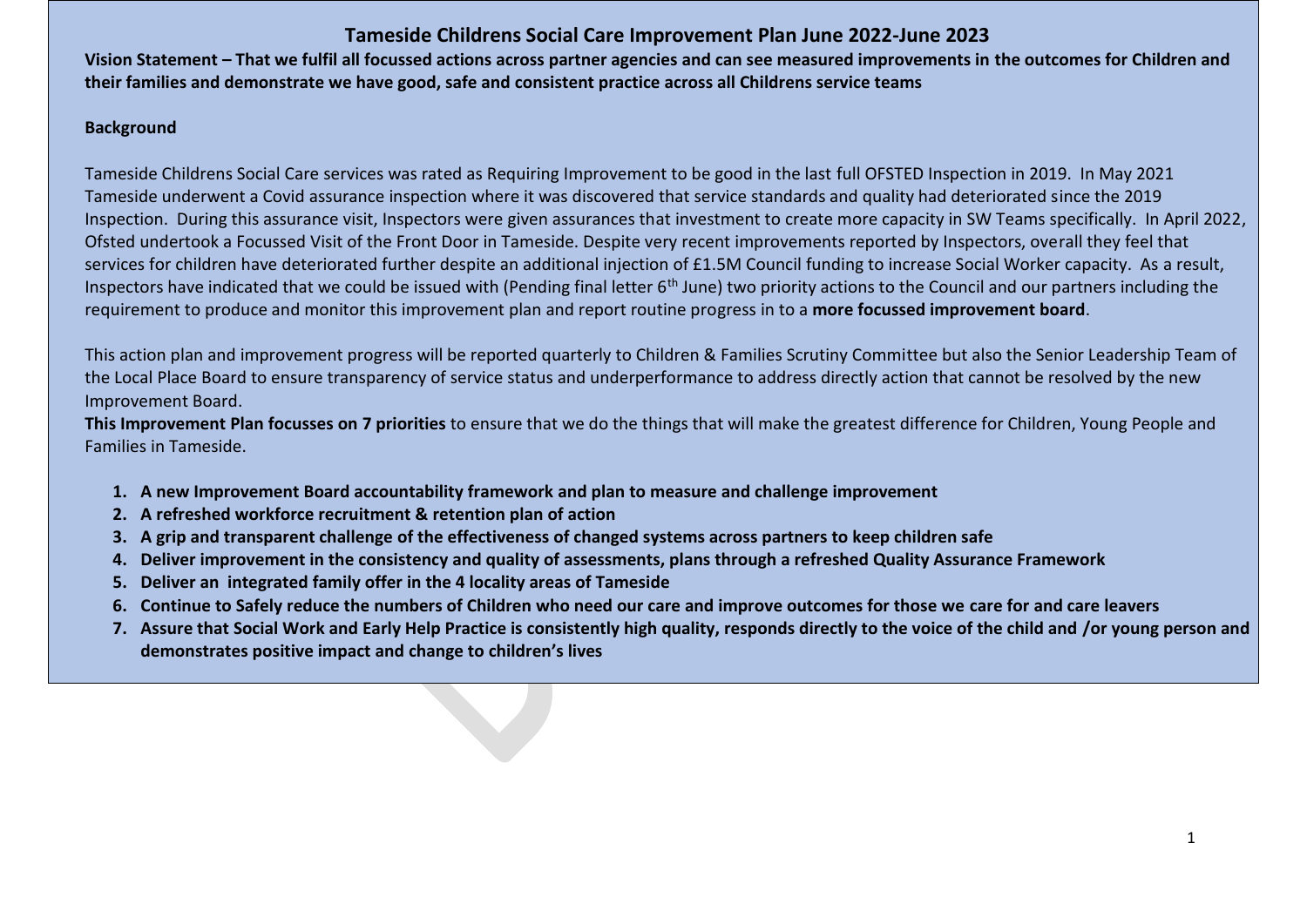| <b>Item</b>          | <b>Action</b>                                 | <b>Lead/Timeframe</b> | <b>Progress/Comments</b>                                                                                                          | <b>RAG</b> |
|----------------------|-----------------------------------------------|-----------------------|-----------------------------------------------------------------------------------------------------------------------------------|------------|
|                      |                                               |                       | 1. Create a new Improvement Board accountability framework and revise the Tameside Safeguarding Partnership delivery arrangements |            |
|                      |                                               |                       |                                                                                                                                   |            |
| Improve Governance   | Improvement Board Development session         | 20th June 2022        | Improvement Board review day planned 20 <sup>th</sup> June                                                                        |            |
| and Corporate        | to be run to sign off and agree the           |                       |                                                                                                                                   |            |
| Leadership           | Improvement plan, named accountable           |                       | New Improvement Plan to be refreshed and signed off by                                                                            |            |
|                      | officers - including Corporate Leaders of the |                       | agencies by end June 2022                                                                                                         |            |
|                      | LA, timescales for delivery and measures of   |                       |                                                                                                                                   |            |
|                      | impact are clear and well evidenced           |                       |                                                                                                                                   |            |
|                      | Revised Board members are clear around        |                       |                                                                                                                                   |            |
|                      | their accountability and responsibilities for |                       |                                                                                                                                   |            |
|                      | improved services and evidence impact for     |                       |                                                                                                                                   |            |
|                      | children by independent board survey          |                       |                                                                                                                                   |            |
|                      | undertaken September 2022                     |                       |                                                                                                                                   |            |
|                      |                                               |                       |                                                                                                                                   |            |
|                      | Council CEX and Deputy Leader agreed as       |                       |                                                                                                                                   |            |
|                      | key members of the improvement board          |                       |                                                                                                                                   |            |
|                      | and are held to account for corporate action  |                       |                                                                                                                                   |            |
|                      | taken to improve the impact and outcomes      |                       |                                                                                                                                   |            |
|                      | of Childrens services                         |                       |                                                                                                                                   |            |
| Agree Leadership and | To agree with key Partners future             | By June 2022 DCS and  |                                                                                                                                   |            |
| chairing/deputy      | Improvement Board chairing arrangements       | <b>All Partners</b>   |                                                                                                                                   |            |
| arrangements for the | to demonstrate external challenge based       |                       |                                                                                                                                   |            |
| new Improvement      | upon current expertise in improving           |                       |                                                                                                                                   |            |
| Board                | <b>Childrens Services</b>                     |                       |                                                                                                                                   |            |
| Improve Board        | All Board members are to identify a deputy    | By June 2022          |                                                                                                                                   |            |
| Attendance and       | and provide contact details for them          | All Partners          |                                                                                                                                   |            |
| Accountability       |                                               |                       |                                                                                                                                   |            |
|                      | Agency attendance log, updates and            | Named Lead by Agency  |                                                                                                                                   |            |
|                      | evidence presented against key actions to be  |                       |                                                                                                                                   |            |
|                      | updated at every meeting in order to          |                       |                                                                                                                                   |            |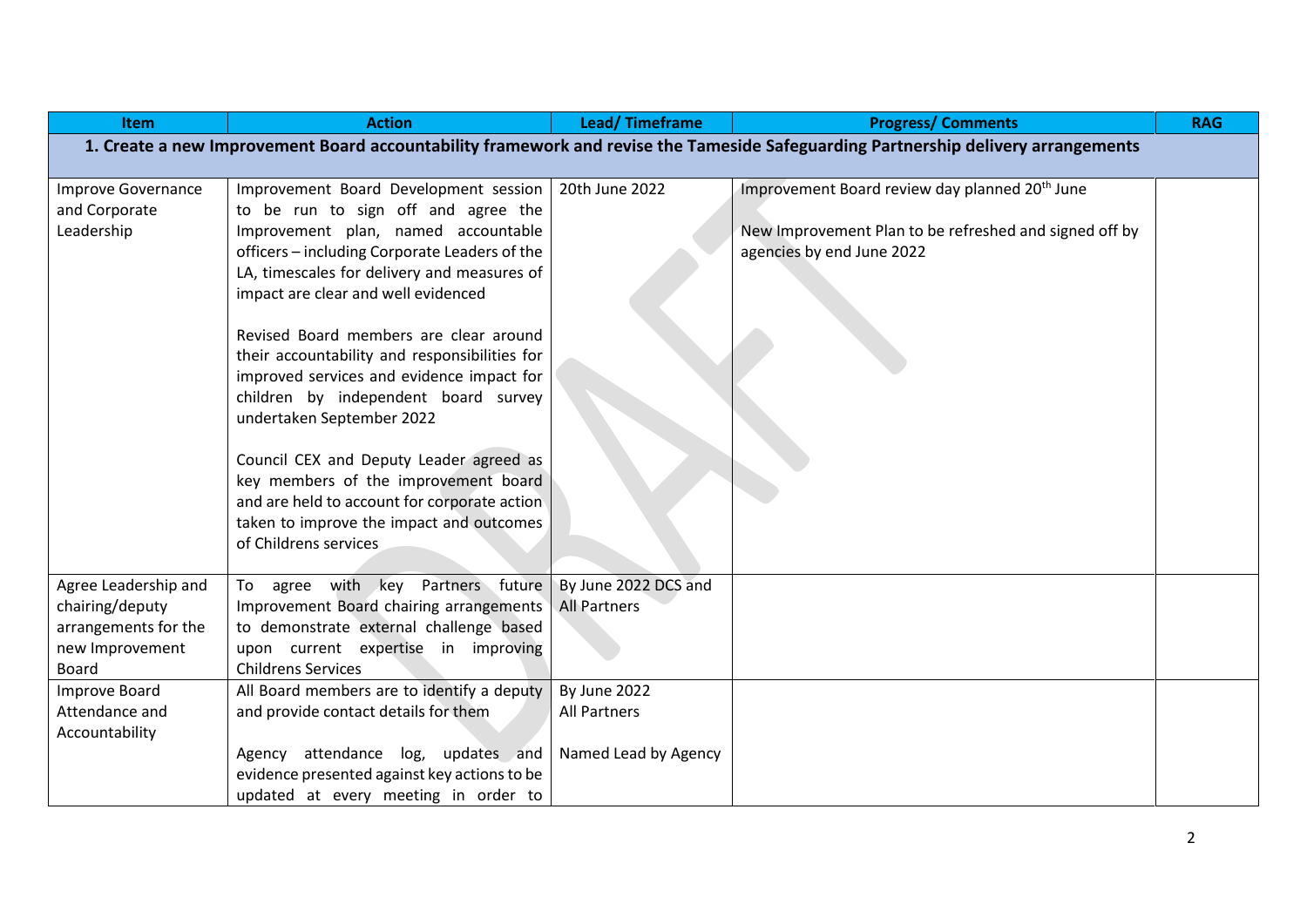|                                                                                                                                                 | improvements<br>measure<br>progress<br>and<br>against agreed actions                                                                                                                                                                                                                                                                                                                                                                                   |                                                                                                                                   |  |
|-------------------------------------------------------------------------------------------------------------------------------------------------|--------------------------------------------------------------------------------------------------------------------------------------------------------------------------------------------------------------------------------------------------------------------------------------------------------------------------------------------------------------------------------------------------------------------------------------------------------|-----------------------------------------------------------------------------------------------------------------------------------|--|
| Refresh Terms of<br>Reference for the<br><b>Tameside Safeguarding</b><br><b>Childrens Partnership</b>                                           | Review existing Safeguarding Partnership<br>arrangements in respect of Working<br>Together post pandemic and agree new<br>Chairing and accountability structures that<br>will ensure detailed understanding of the<br>system weaknesses and address these<br>through careful challenge and support                                                                                                                                                     | DCS, GMP CCG<br>Accountable<br>Officer/CEX                                                                                        |  |
| <b>New Council Leader</b><br>and Cabinet appointed<br>also new dedicated<br>scrutiny panel<br>established for<br>Childrens services -<br>May 22 | Minutes and actions of the Safeguarding<br>partnership to be reported to the new<br>Childrens scrutiny panel on a 6 monthly basis<br>in a chairs report.<br>Evidence of improved pace and change of<br>corporate service support for children's<br>services accommodation, ICT, and support<br>for recruitment and retention reported by<br>front line workforce and managers via staff<br>survey reported in to improvement board by<br>December 2022 | <b>Lead Member</b><br>Children/CEX/DCS<br>June 22<br>CEX/Lead member<br>Children ongoing each<br>meeting review by<br>December 22 |  |
| Improvement Board to<br>drive the effectiveness<br>and impact of the Self-<br>Assessment<br>Framework (SEF) to                                  | presented<br>to<br>Revised<br><b>SEF</b><br>to<br>be<br>Improvement Board and Childrens scrutiny<br>committee by September 22 and on an<br>exceptions basis quarterly.                                                                                                                                                                                                                                                                                 | DCS/ADs/ Sept 22                                                                                                                  |  |
| evidence that we truly<br>understand the                                                                                                        | Board to be assured that the evaluation<br>directly speaks to the CHAT Data and                                                                                                                                                                                                                                                                                                                                                                        | <b>Board Chair/DCS Feb</b><br>23                                                                                                  |  |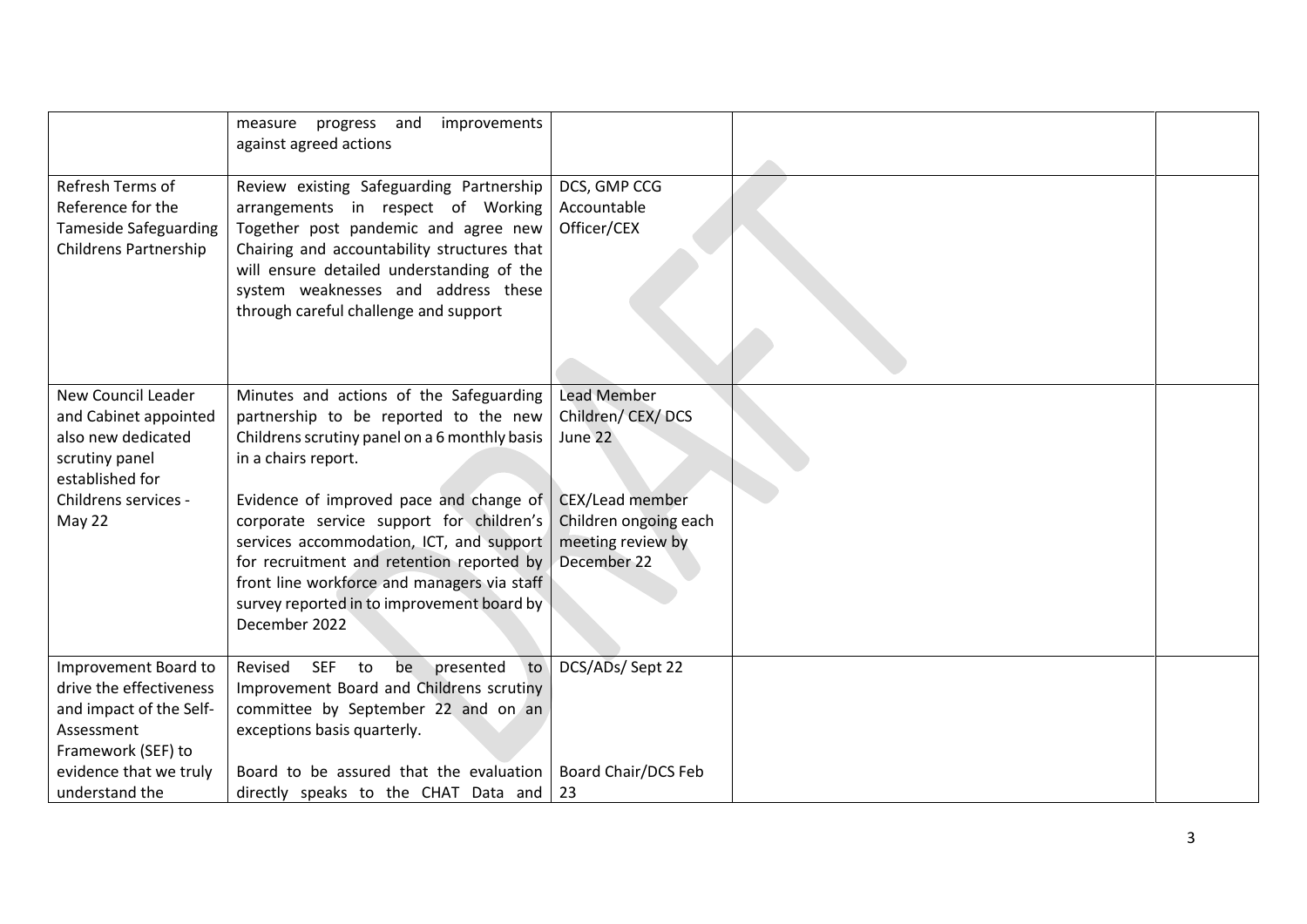| strengths and                | presenting Annex A evidence from feedback                                     |                      |                                                                                                                                         |  |
|------------------------------|-------------------------------------------------------------------------------|----------------------|-----------------------------------------------------------------------------------------------------------------------------------------|--|
| weaknesses of services       | from our annual Peer Review with NWest                                        |                      |                                                                                                                                         |  |
| for children                 | ADCS report                                                                   |                      |                                                                                                                                         |  |
|                              |                                                                               |                      | 2. Demonstrate improved workforce recruitment and retention strategy for Childrens Social Work Teams to secure a stable, permanent well |  |
|                              | supported team structure including new Heads of Service for Social Care Teams |                      |                                                                                                                                         |  |
| Drive forward the            | search<br>and<br>started<br>week<br>Adverts                                   | DCS/AD CSC/AD EHP    |                                                                                                                                         |  |
| recruitment process          | commencing 30 May                                                             | and HR               |                                                                                                                                         |  |
| for three Permanent          |                                                                               | By July 2022         |                                                                                                                                         |  |
| HoS for CIN/CP, Cared        | Regular briefings and conversations for staff                                 | DCS/ADCSC/All        |                                                                                                                                         |  |
| for Children and Care        | in CSC and wider workforce demonstrates                                       | Managers in CSC      |                                                                                                                                         |  |
| Leavers and Head of          | positive feedback from updates on progress                                    |                      |                                                                                                                                         |  |
| <b>Quality Assurance and</b> | around recruitment                                                            |                      |                                                                                                                                         |  |
| Safeguarding                 |                                                                               |                      |                                                                                                                                         |  |
|                              | Induction<br>delivered<br>planned<br>and                                      | AD CSC & HR          |                                                                                                                                         |  |
|                              | successfully<br>for new<br>permanent HoS                                      | <b>July 2022</b>     |                                                                                                                                         |  |
|                              | appointments                                                                  |                      |                                                                                                                                         |  |
|                              |                                                                               |                      |                                                                                                                                         |  |
|                              | 360 degree review undertaken by all new                                       | September 2022       |                                                                                                                                         |  |
|                              | Directors and HoS to learn and reflect on                                     |                      |                                                                                                                                         |  |
|                              | their effectiveness and impact of delivery in                                 | April 2023           |                                                                                                                                         |  |
|                              | first 6 months and 12 months                                                  |                      |                                                                                                                                         |  |
|                              |                                                                               |                      |                                                                                                                                         |  |
|                              |                                                                               |                      |                                                                                                                                         |  |
| New permanent CSC            | temporary and interim leadership<br>All                                       | AD CSC, HR & All HOS |                                                                                                                                         |  |
| Leadership Team to be        | vacancies filled successfully with a strong,                                  | and Managers by      |                                                                                                                                         |  |
| in Place delivering          | experienced focus on stability and improved                                   | October 2022         |                                                                                                                                         |  |
| improvements for             | performance outcomes for Children, Young                                      |                      |                                                                                                                                         |  |
| children by October          | People and their families                                                     |                      |                                                                                                                                         |  |
| 2022                         |                                                                               |                      |                                                                                                                                         |  |
| Workforce recruitment        | Monthly recruitment and retention report                                      | Tameside HR and AD   |                                                                                                                                         |  |
| and retention plan           | reviewed and challenged by the board with                                     | <b>CSC</b>           |                                                                                                                                         |  |
| refreshed and                | a measured improvement towards target of                                      |                      |                                                                                                                                         |  |
| demonstrating an             |                                                                               |                      |                                                                                                                                         |  |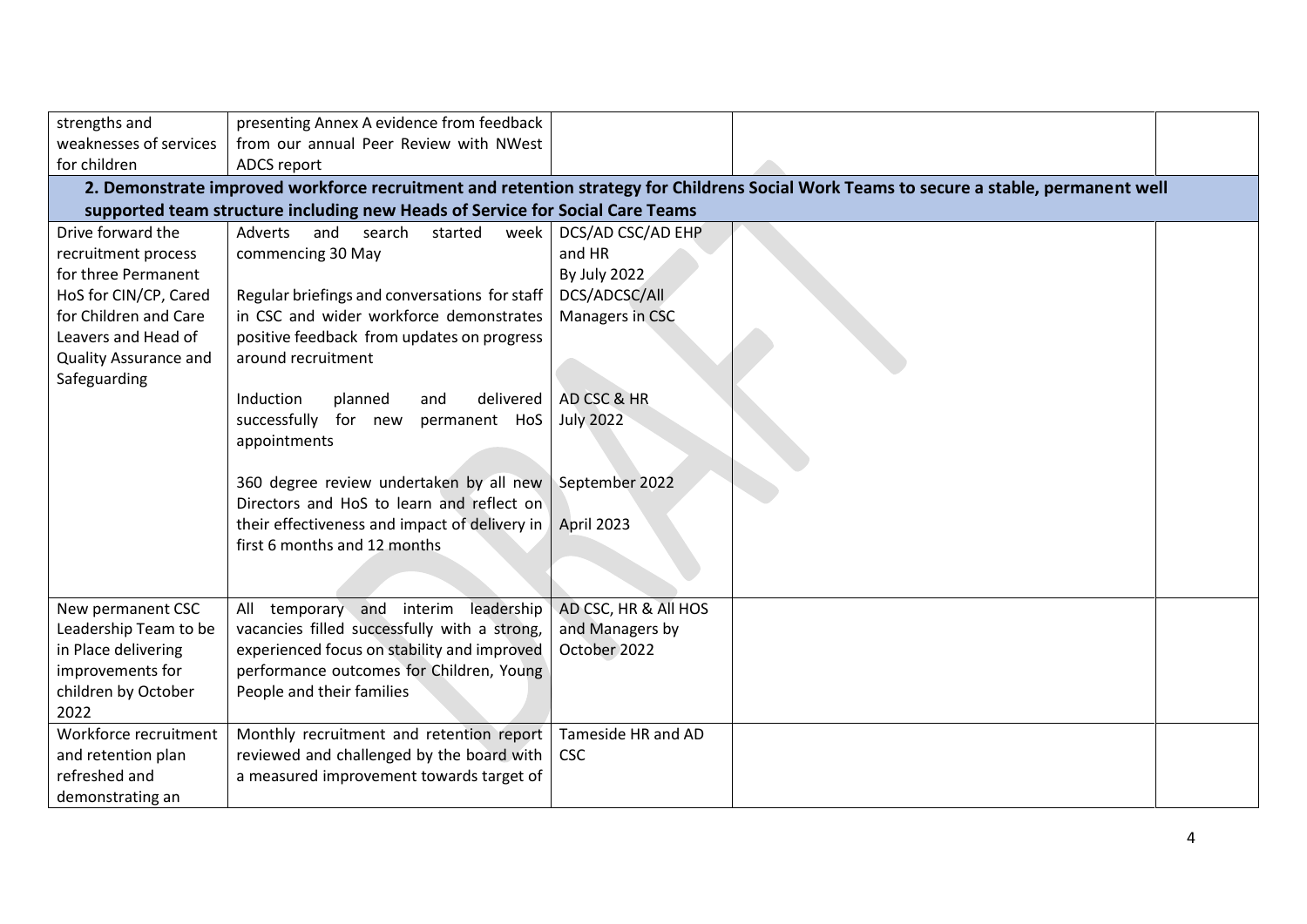| improved position for | 75% permanent staffing by December 2022   |                               |  |
|-----------------------|-------------------------------------------|-------------------------------|--|
| permanent workers in  | and 85% by March 2023.                    |                               |  |
| <b>CSC Teams</b>      |                                           | Tameside HR, Principle        |  |
|                       | Tameside Recruitment & Retention strategy | SW, AD CSC                    |  |
|                       | presented to Board by September 22        |                               |  |
|                       | including benchmarking of current T&C's   |                               |  |
|                       | and offer demonstrating our competitive   |                               |  |
|                       | edge in GM and the region.                |                               |  |
|                       |                                           | AD CSC by October             |  |
|                       | Plan revisited and any risks or changes   | 2022                          |  |
|                       | reported back to Improvement Board to be  |                               |  |
|                       | addressed through direct action before    |                               |  |
|                       | formal reports by HR in December 22 and   |                               |  |
|                       | March 23                                  |                               |  |
|                       |                                           | AD CSC by October 22          |  |
|                       | Impact of the Managed SW Service          |                               |  |
|                       | introduced in April 22 to be measured and |                               |  |
|                       | reported for review by October 22         |                               |  |
|                       |                                           | DCS by August 22              |  |
|                       | Expansion of Managed SW service report    |                               |  |
|                       | considered and approved in support in to  |                               |  |
|                       | new ASYE cohort of employed SW's by       |                               |  |
|                       | August 22                                 |                               |  |
| Workforce survey      | Workforce survey undertaken in December   | <b>DCS/AD CSC AD EH&amp;P</b> |  |
| across CSC and EH     | 22 and repeated March 23 to demonstrate   | March 23                      |  |
| Teams reports an      | to the board the impact of the workforce  |                               |  |
| improvement in        | plan including new Leadership             |                               |  |
| workloads, caseload   | arrangements compared to current          |                               |  |
| and partner agency    | independent review findings from May      |                               |  |
| swift input to help   | 2022                                      |                               |  |
| children              |                                           | AD CSC/HoS QA report          |  |
|                       |                                           | January 2023                  |  |
|                       |                                           |                               |  |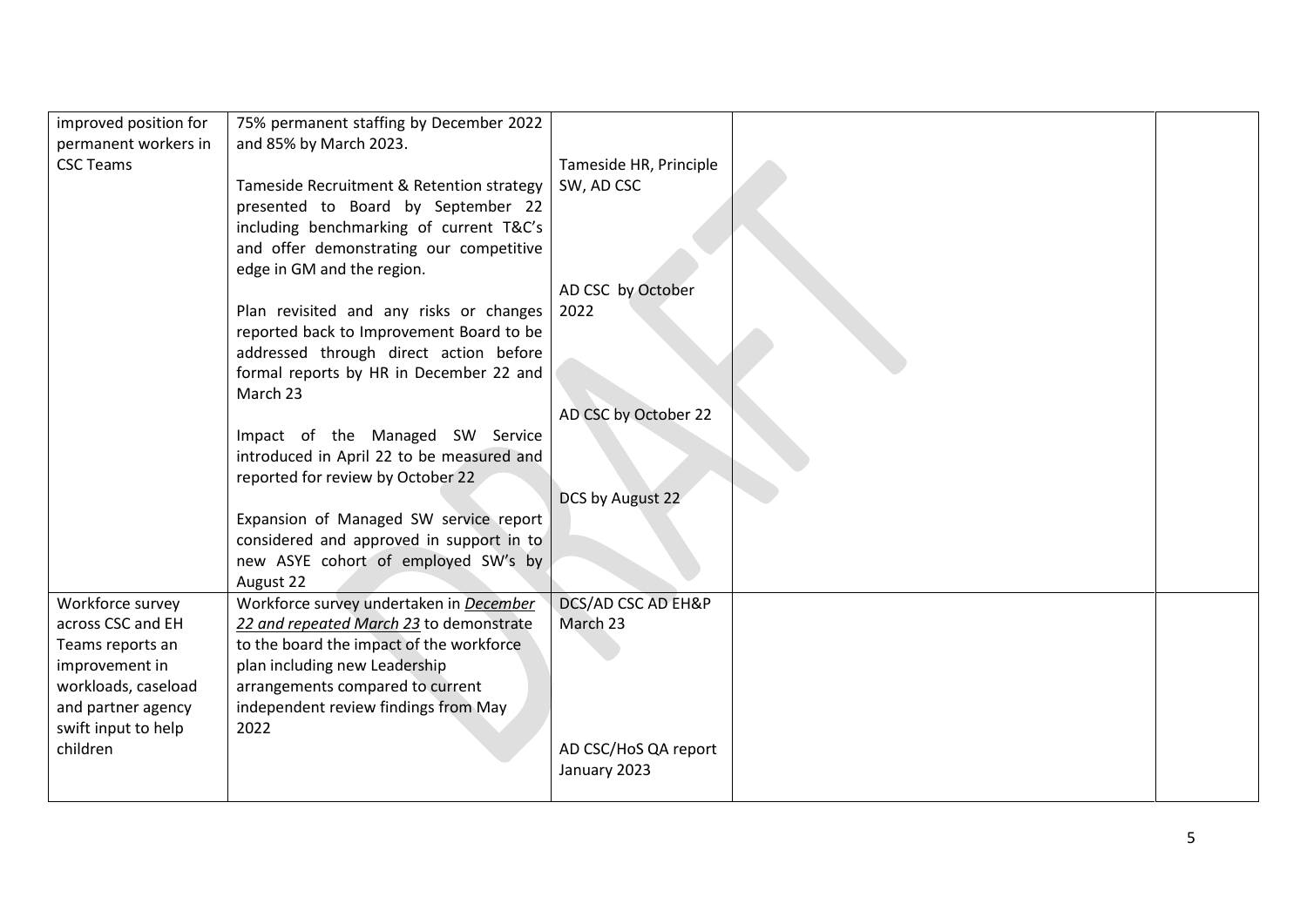|                         | Review of the impact of new Supervision<br>procedures and processes for staff by 6<br>months at November 22. | AD CSC/AD EH&P by    |  |
|-------------------------|--------------------------------------------------------------------------------------------------------------|----------------------|--|
|                         |                                                                                                              | March 23             |  |
|                         | An understanding of the impact of multi-                                                                     |                      |  |
|                         | agency Group Supervision effectiveness                                                                       |                      |  |
|                         | from dip sample reports and reviews from                                                                     |                      |  |
|                         | staff feedback in report to the Board by                                                                     |                      |  |
|                         | March 23                                                                                                     | AD EH&P/Principal SW |  |
|                         |                                                                                                              | By December 22 and   |  |
|                         | Permanent and stable workforce reflected                                                                     | June 23              |  |
|                         | by the reported experience of children and<br>families evidencing the reduction in                           |                      |  |
|                         | changes of worker captured by C&F survey                                                                     |                      |  |
|                         | findings bi-annually in to board                                                                             |                      |  |
| Improve                 | Partner agencies to agree a shared                                                                           | <b>Agency Comms</b>  |  |
| Communications,         | communication brand and strategy for                                                                         | Leads/CICC/Youth     |  |
| recognition and pride   | work to make a difference for children to                                                                    | Council              |  |
| in work to build and    | ensure that every child achieves their best                                                                  |                      |  |
| strengthen services for |                                                                                                              |                      |  |
| children in Tameside    | Board to host multi agency staff awards                                                                      | DCS/ CICC/AD EH&P by |  |
|                         | celebration event to promote work with                                                                       | Feb 2023             |  |
|                         | children and young people by Feb 23                                                                          |                      |  |
|                         |                                                                                                              |                      |  |
|                         | Planning group for awards, including<br>children and parents, to be put together,                            |                      |  |
|                         | date, venue and programme to be agreed                                                                       |                      |  |
|                         | and implemented by February 2023                                                                             |                      |  |
|                         |                                                                                                              |                      |  |
|                         |                                                                                                              |                      |  |
|                         | Review impact of the awards and plan for                                                                     | DCS/Board/All Board  |  |
|                         | future celebration and recognition of key                                                                    | <b>Members</b>       |  |
|                         |                                                                                                              | April 2023           |  |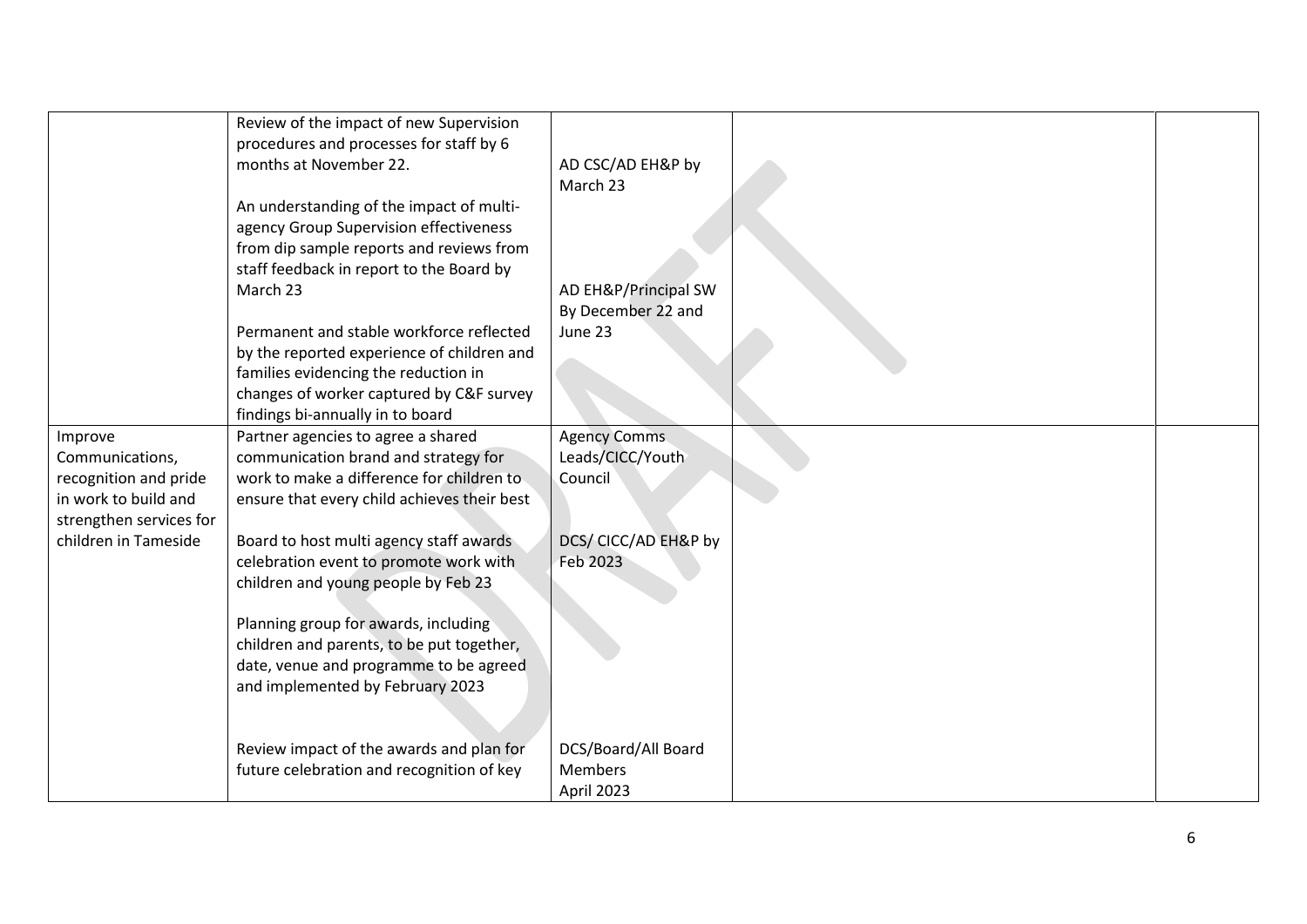|                                          | improvements seen for children & Young                                                                            |                      |  |
|------------------------------------------|-------------------------------------------------------------------------------------------------------------------|----------------------|--|
|                                          | People                                                                                                            |                      |  |
|                                          |                                                                                                                   |                      |  |
|                                          |                                                                                                                   |                      |  |
|                                          | 3. A grip and transparent challenge of the effectiveness of changed systems across partners to keep children safe |                      |  |
|                                          |                                                                                                                   |                      |  |
| GMP to put in place a                    | GMP to report the progress on revising their                                                                      | <b>Rob Cousins</b>   |  |
|                                          | internal protocols, processes and timeliness                                                                      |                      |  |
| new system and rota<br>for attendance at |                                                                                                                   |                      |  |
|                                          | targets for attending strategy meetings but                                                                       | June 2022            |  |
| strategy meetings to                     | also as this extends to CP conferences and                                                                        |                      |  |
| ensure 100%                              | high risk Team Around meetings at each                                                                            |                      |  |
| compliance and                           | meeting                                                                                                           |                      |  |
| effectiveness                            |                                                                                                                   |                      |  |
| Finalise a new                           | New contract to be in place and                                                                                   | Director of PH, NHS  |  |
| contract for the 0-19                    | Improvement Board members to contribute                                                                           | Provider by end June |  |
| service to measure and                   | to the effectiveness of the recruitment plan                                                                      | 2022                 |  |
| demonstrate                              | for nurses with provider providing detailed                                                                       |                      |  |
| accountability for the                   | update reports and held to account and                                                                            |                      |  |
| recruitment of Health                    | recorded at each meeting.                                                                                         |                      |  |
| <b>Visitors and School</b>               |                                                                                                                   |                      |  |
| Nurses including                         | New contract and suite of PIs in place,                                                                           | Director of PH, NHS  |  |
| requirement to directly                  | agreed and reviewed by the partners by July                                                                       | Provider April 2023  |  |
| improve the quality of                   | 2022 and in April 2023.                                                                                           |                      |  |
| assessments and                          |                                                                                                                   |                      |  |
| reduce risk for children                 | Partners are ensured that there is sufficient                                                                     | Director of PH, NHS  |  |
| in respect of health                     | capacity and skills to deliver measurable                                                                         | Provider by end June |  |
| outcomes                                 | improvements for the health needs of                                                                              | 2022                 |  |
|                                          | children including Health checks, dental                                                                          |                      |  |
|                                          | checks, SALT and other therapeutic support                                                                        |                      |  |
|                                          | including timely, integrated access to mental                                                                     |                      |  |
|                                          |                                                                                                                   |                      |  |
|                                          | health support                                                                                                    |                      |  |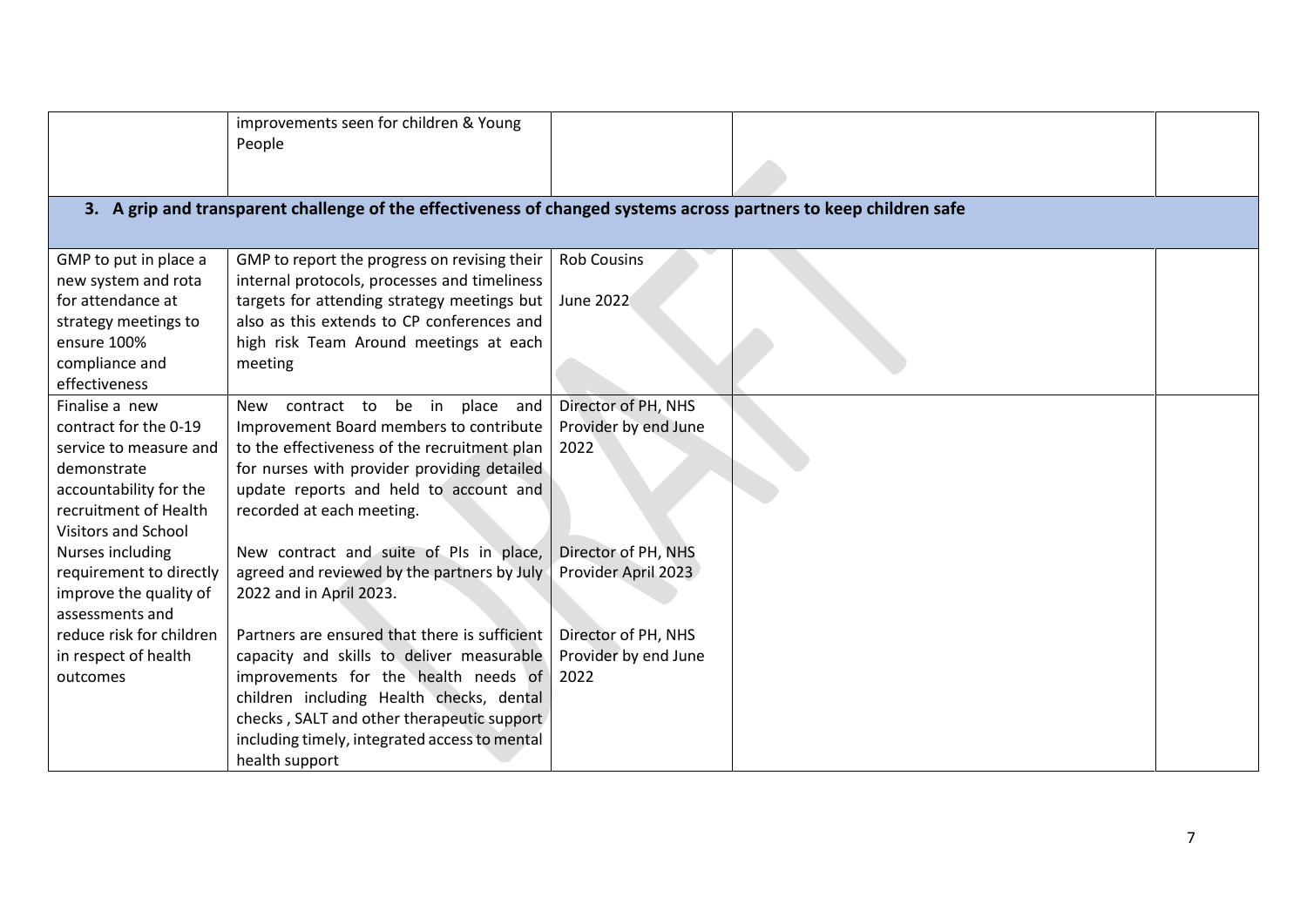| Revised compliance       | First report to be modelled and system built | <b>July 2022</b>            |  |
|--------------------------|----------------------------------------------|-----------------------------|--|
| report for Strategy      | to extract data by agency. Tracked           | All Board Members           |  |
| meeting response &       | timescales from request for Strategy         | <b>Tameside Performance</b> |  |
| attendance to be built   | meetings to be reported and substandard      | Team                        |  |
| in to the revised TCSP   | responses addressed directly by the          |                             |  |
| terms of reference and   | Safeguarding<br>Partnership<br>revised       |                             |  |
| performance              | performance management system                |                             |  |
| framework                |                                              |                             |  |
| TSCP fully understands   | Routine reports on contacts and referrals    | DCS/AD EH&P All             |  |
| the nature of contacts   | including repeat children and families is    | Board members by July       |  |
| and referrals coming in  | reviewed by the Board and data is            | 2022                        |  |
| to the MASH and          | understood and challenged to reduce          |                             |  |
| identifies the impact of | duplicate agencies input for the child young |                             |  |
| repeat contacts for      | person or carers                             |                             |  |
| children across          |                                              |                             |  |
| agencies                 |                                              |                             |  |
| Complete integration     | The MASH Team in T1 is fully integrated      | AD EH&P / Rob               |  |
| review of MASH           | including procedures and processes to        | Cousins/AD CSC/             |  |
| arrangements,            | reduce any delay or information collection   | September 2022 Board        |  |
| procedures and impact    | for Children with final agency GMP to        | Meeting                     |  |
| measures across Early    | complete the integration of MASH in T1 by    |                             |  |
| Help and Statutory       | July 22                                      |                             |  |
| Services                 |                                              |                             |  |
|                          | Re-establish MA Operational steering group   | AD EH&P July 22             |  |
|                          | for MASH reporting in quarterly to TSCP      |                             |  |
|                          | quarterly beginning July 22                  |                             |  |
|                          |                                              |                             |  |
|                          | Assurance report received by TSCP in         | AD CSC/AD EH&P/HoS          |  |
|                          | September 22 to confirm improved quality     | QA Sept 22                  |  |
|                          | of information gathering that informs Duty   |                             |  |
|                          | & Assessment or Early Help Teams to          |                             |  |
|                          | improve the process for Children and         |                             |  |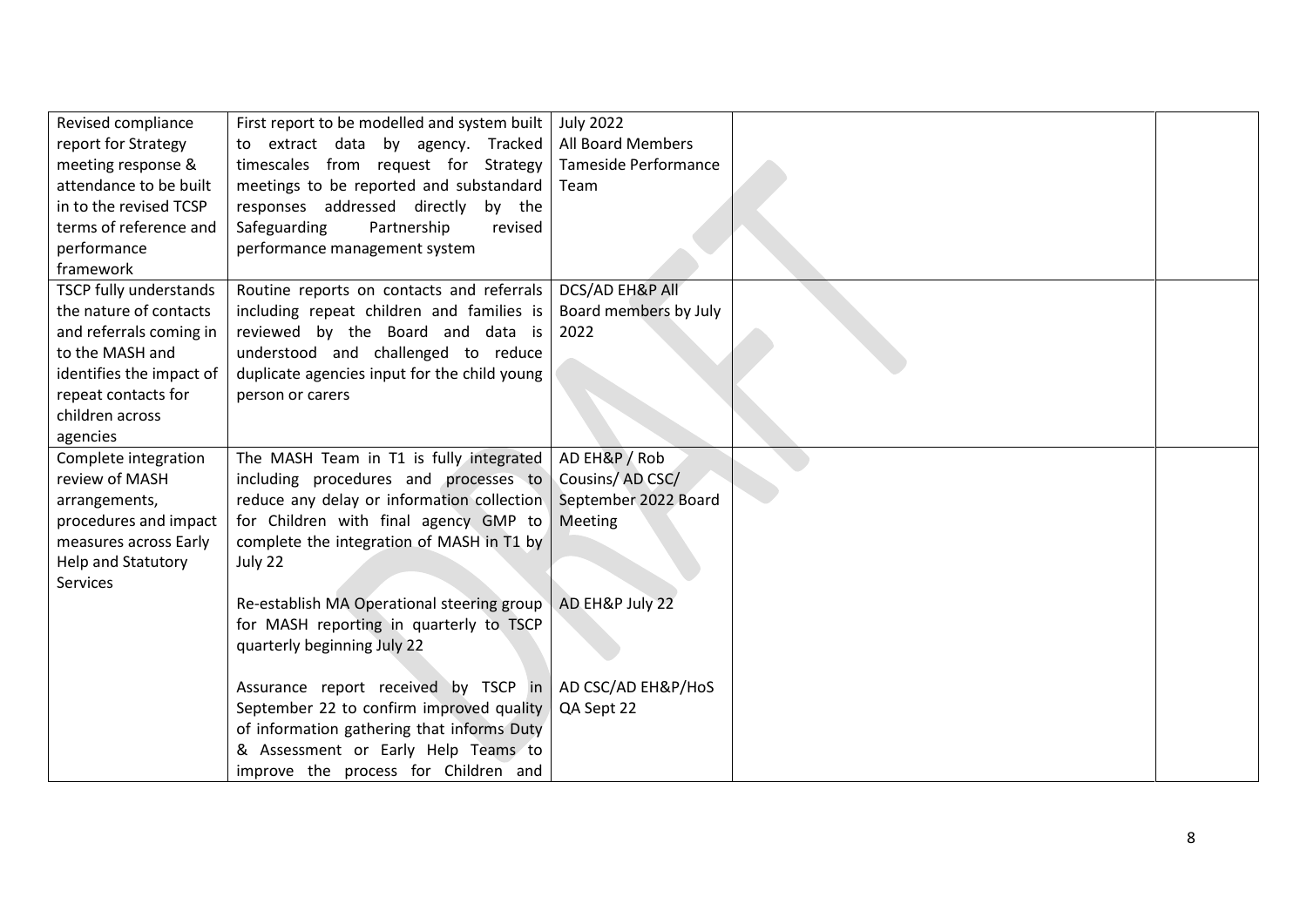|                              | Families but also our Workers in locality                                               |                       |                                                                                                                                                |  |
|------------------------------|-----------------------------------------------------------------------------------------|-----------------------|------------------------------------------------------------------------------------------------------------------------------------------------|--|
|                              | teams.                                                                                  |                       |                                                                                                                                                |  |
|                              |                                                                                         |                       |                                                                                                                                                |  |
| <b>Improvement Board</b>     | TSCP scrutinises regular report on the top                                              | AD EH&P Tameside      |                                                                                                                                                |  |
| receives assurance           | ten referring agencies and commissions a                                                | Performance Team by   |                                                                                                                                                |  |
| reports from TSCP on         | review in to the early help awareness,                                                  | August 2022           |                                                                                                                                                |  |
| the agencies referring       | capability and capacity within each agency                                              |                       |                                                                                                                                                |  |
| cases in to MASH -           | to improve direct service support earlier in                                            |                       |                                                                                                                                                |  |
| including high volume        | the child or young person's journey by                                                  |                       |                                                                                                                                                |  |
| schools referring            | August 22                                                                               |                       |                                                                                                                                                |  |
| agencies, to improve         |                                                                                         |                       |                                                                                                                                                |  |
| the TAS offer and            | TSCP delivers evidence of a review of the                                               | Board Chair - AD EH & |                                                                                                                                                |  |
| training in respect of       | effectiveness of the EH training offer from                                             |                       |                                                                                                                                                |  |
| Early Intervention they      | feedback from partner agencies, reviews                                                 | By April 2023         |                                                                                                                                                |  |
| could deliver in line        | changes in performance data and                                                         |                       |                                                                                                                                                |  |
| with advice and              | understand the feedback of quality of                                                   |                       |                                                                                                                                                |  |
| guidance                     | support offered by partners from hearing                                                |                       |                                                                                                                                                |  |
|                              | the voice of children and reviewing case                                                |                       |                                                                                                                                                |  |
|                              | studies routinely                                                                       |                       |                                                                                                                                                |  |
|                              |                                                                                         |                       | 4. Demonstrate evidence of an improvement in the consistency and quality of assessments, plans through a refreshed Quality Assurance Framework |  |
|                              | and fully embedding Signs of Safety practice across Early Help and Statutory Case work. |                       |                                                                                                                                                |  |
|                              |                                                                                         |                       |                                                                                                                                                |  |
| Improvement Board is         | All Board members, including corporate and                                              | All Board Members &   |                                                                                                                                                |  |
| clearly sighted on the       | political leaders, fully understand the quality                                         | AD CSC by July 2022   |                                                                                                                                                |  |
| current quality and          | of practice and the improvement challenge                                               | and September 2022    |                                                                                                                                                |  |
| consistency of               | for Tameside Children & Families.                                                       |                       |                                                                                                                                                |  |
| <b>Assessments and Plans</b> |                                                                                         |                       |                                                                                                                                                |  |
| from the last 12             | All Board members can evidence their                                                    |                       |                                                                                                                                                |  |
| months                       | understanding and commitment to drive up                                                |                       |                                                                                                                                                |  |
|                              | consistency and quality of practice that                                                |                       |                                                                                                                                                |  |
|                              | impacts on children's lives by reviewing the                                            |                       |                                                                                                                                                |  |
|                              | QA section of our SEF by July 2022 and                                                  |                       |                                                                                                                                                |  |
|                              | revisiting in September 2022                                                            |                       |                                                                                                                                                |  |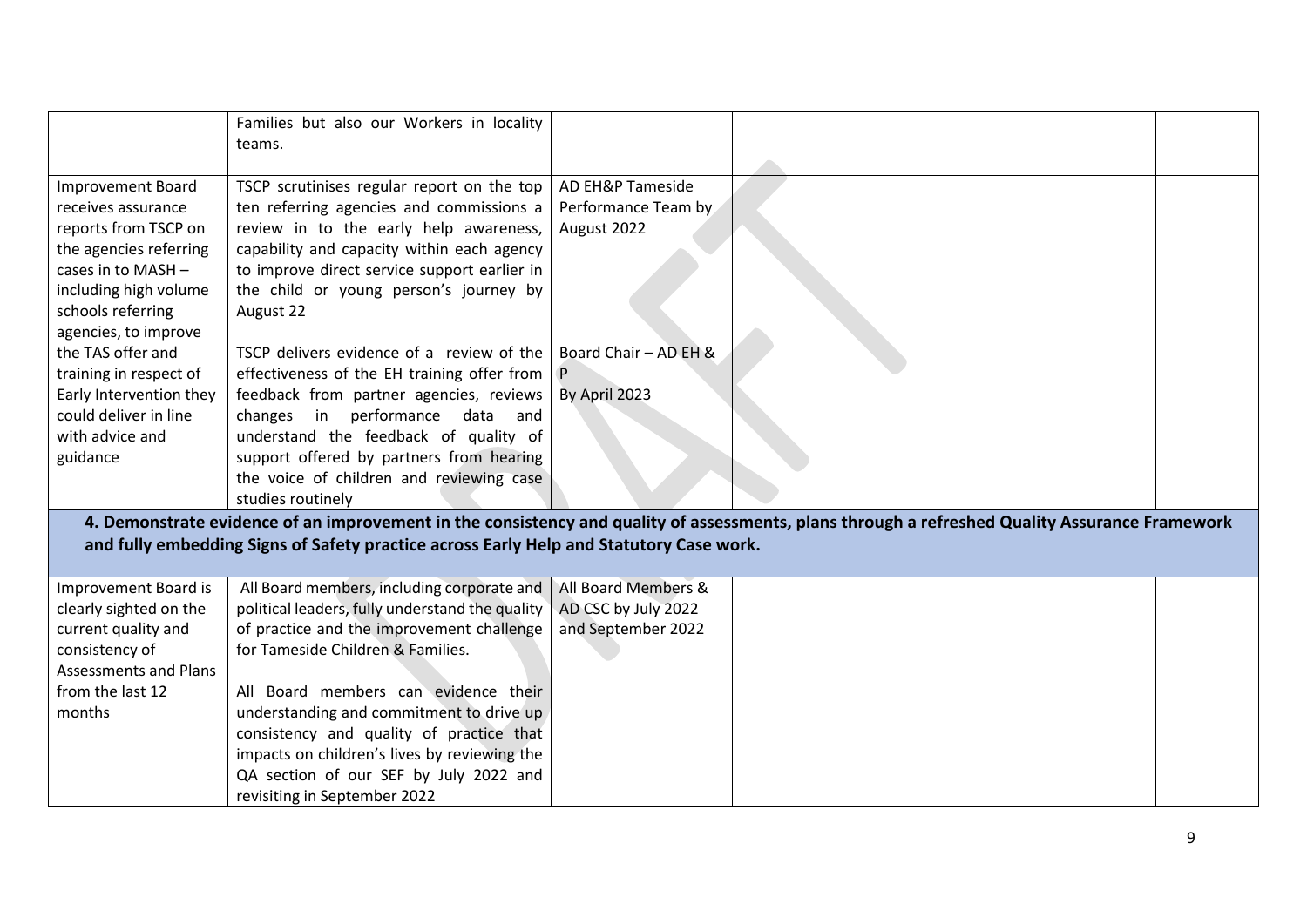| <b>Improvement Board</b> | Drive forward the intensive Signs of Safety                                             | AD CSC/All Board                            |  |
|--------------------------|-----------------------------------------------------------------------------------------|---------------------------------------------|--|
| agrees a target to       | Training model and reviews by September                                                 | Members September                           |  |
| improve the number of    | 2022- Board receives update from AD CSC                                                 | 2022                                        |  |
| audited cases that are   |                                                                                         |                                             |  |
| assessed as Good and     | Target to see a shift to most audited cases                                             | DCS/AD CSC                                  |  |
| Outstanding by 20%       | assessed as Good or Outstanding by June                                                 | <b>March 2023</b>                           |  |
| each quarter             | 2023                                                                                    |                                             |  |
|                          |                                                                                         |                                             |  |
|                          | Board to receive external assurance of                                                  | DCS/AD CSC August 22                        |  |
|                          | moderation process of the quality of case                                               |                                             |  |
|                          | work by commissioning external scrutineer                                               |                                             |  |
|                          | to start in Summer 22                                                                   |                                             |  |
|                          |                                                                                         |                                             |  |
|                          | Appoint to the Permanent Head of QA &                                                   | <b>ADCSC Tameside HR by</b>                 |  |
|                          | Safeguarding to drive up and improve the                                                | September 2022                              |  |
|                          | consistency of plans                                                                    |                                             |  |
|                          |                                                                                         |                                             |  |
|                          | Oversee the identification of sharing best<br>practice cases and showcase and celebrate | Board Chair, All Board<br>members - routine |  |
|                          | excellent cases at each meeting                                                         | aspect of Agenda                            |  |
|                          |                                                                                         | settings for each                           |  |
|                          |                                                                                         | meeting                                     |  |
|                          |                                                                                         |                                             |  |
|                          | Deliver targeted programme to front line SW                                             | Principle SW                                |  |
|                          | Managers to enable them to confidently                                                  |                                             |  |
|                          | challenge poor practice and focus on impact                                             |                                             |  |
|                          | for children and reduce risk caused by drift                                            |                                             |  |
|                          | and delay. Measure of success will be                                                   |                                             |  |
|                          | captured in staff survey and engagement                                                 |                                             |  |
|                          | sessions with TM champions to bring                                                     |                                             |  |
|                          | evidence to the improvement board by Feb                                                |                                             |  |
|                          | 23.                                                                                     |                                             |  |
|                          |                                                                                         |                                             |  |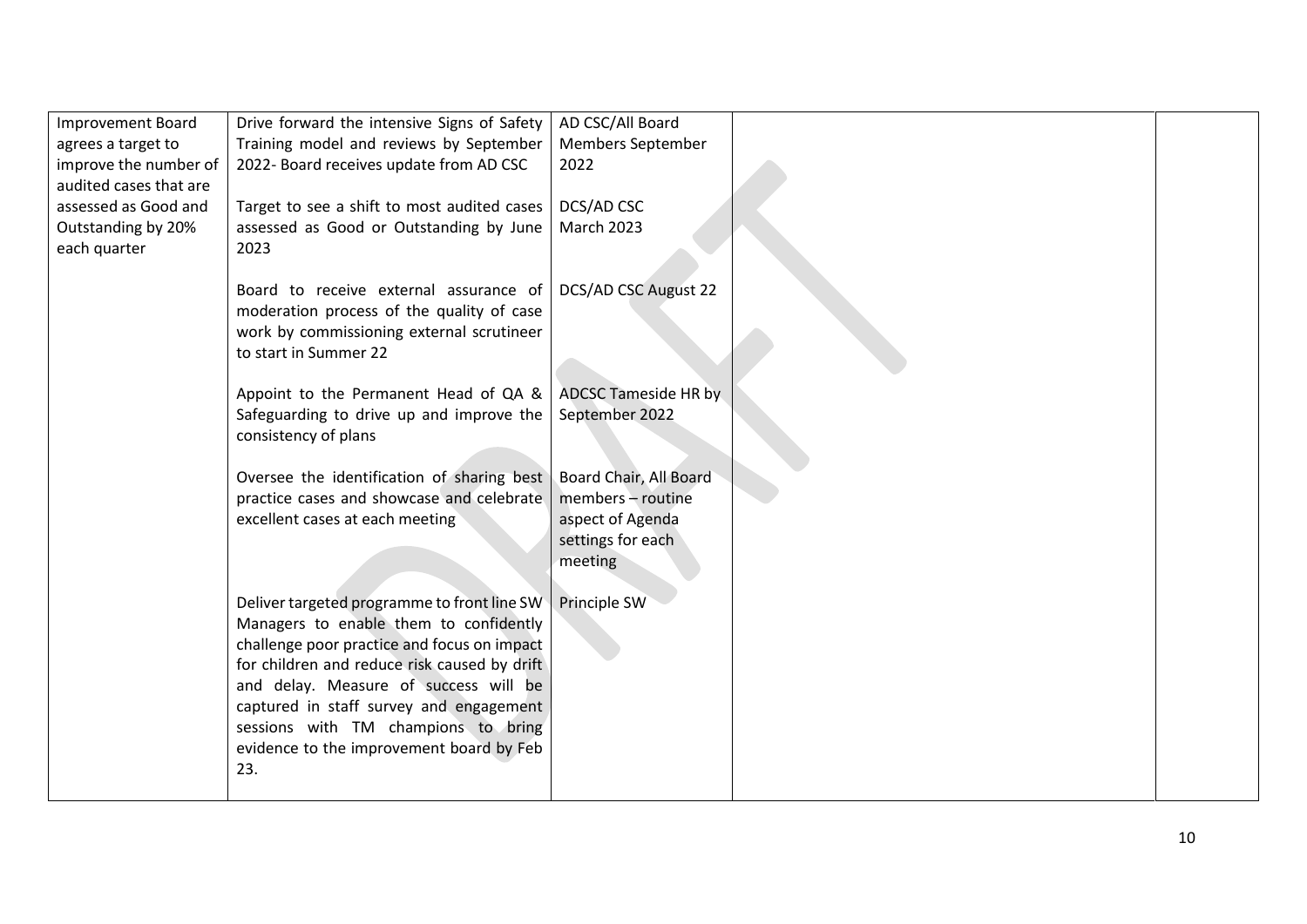| Improved joint impact<br>between the DA<br><b>Strategic Partnership</b><br>and the Improvement<br>Board with shared<br>vision to improve<br>children and families<br>experience of those<br>experiencing and<br>causing DA. | Appoint to the Domestic Abuse Coordinator<br>role and revise the DA specialist support<br>contract to be tailored to have a child<br>focussed offer by September 22 with revised<br>impact measures demonstrating improved<br>outcomes for children by April 23                                                                                                                                     | DPH/ADEH&P by Sept<br>22                                                                                                                |                                                                                                                                                                        |  |
|-----------------------------------------------------------------------------------------------------------------------------------------------------------------------------------------------------------------------------|-----------------------------------------------------------------------------------------------------------------------------------------------------------------------------------------------------------------------------------------------------------------------------------------------------------------------------------------------------------------------------------------------------|-----------------------------------------------------------------------------------------------------------------------------------------|------------------------------------------------------------------------------------------------------------------------------------------------------------------------|--|
| and families                                                                                                                                                                                                                |                                                                                                                                                                                                                                                                                                                                                                                                     |                                                                                                                                         | 5. Deliver an integrated family offer in the 4 locality areas of Tameside by building neighbourhood services that align with joined up needs of children, young people |  |
| Board to oversee the<br>physical location of the<br>4 areas locality<br>structures/teams and<br>services within each<br>community                                                                                           | Tameside MBC to identify appropriate<br>buildings<br>Childrens<br>to<br>accommodate<br>delivery teams and enable better joint<br>working across EH and CSC initially by July 22<br>Board to oversee the release of Capital funds<br>to enable the configuration of the estate to<br>enable transformation and relocation of<br>Teams to set new delivery standards and<br>expectations by July 2022 | Leader/Lead member<br>Children/CEX/Tameside<br>MBC Estates by July<br>2022<br>Leader/CEX/Lead<br>Member Children by<br><b>July 2022</b> |                                                                                                                                                                        |  |
|                                                                                                                                                                                                                             | Board to receive updates from Tameside<br>MBC Estates team on schedule of works and<br>staff moves by September 2022                                                                                                                                                                                                                                                                                | <b>Board Chair</b><br><b>Tameside MBC Estates</b>                                                                                       |                                                                                                                                                                        |  |
|                                                                                                                                                                                                                             | Board members to support sharing of<br>venues and resources to better meet the<br>needs of our most vulnerable children<br>including networks with Early Years settings,                                                                                                                                                                                                                            | All Board Members-<br>Chair- by March 23                                                                                                |                                                                                                                                                                        |  |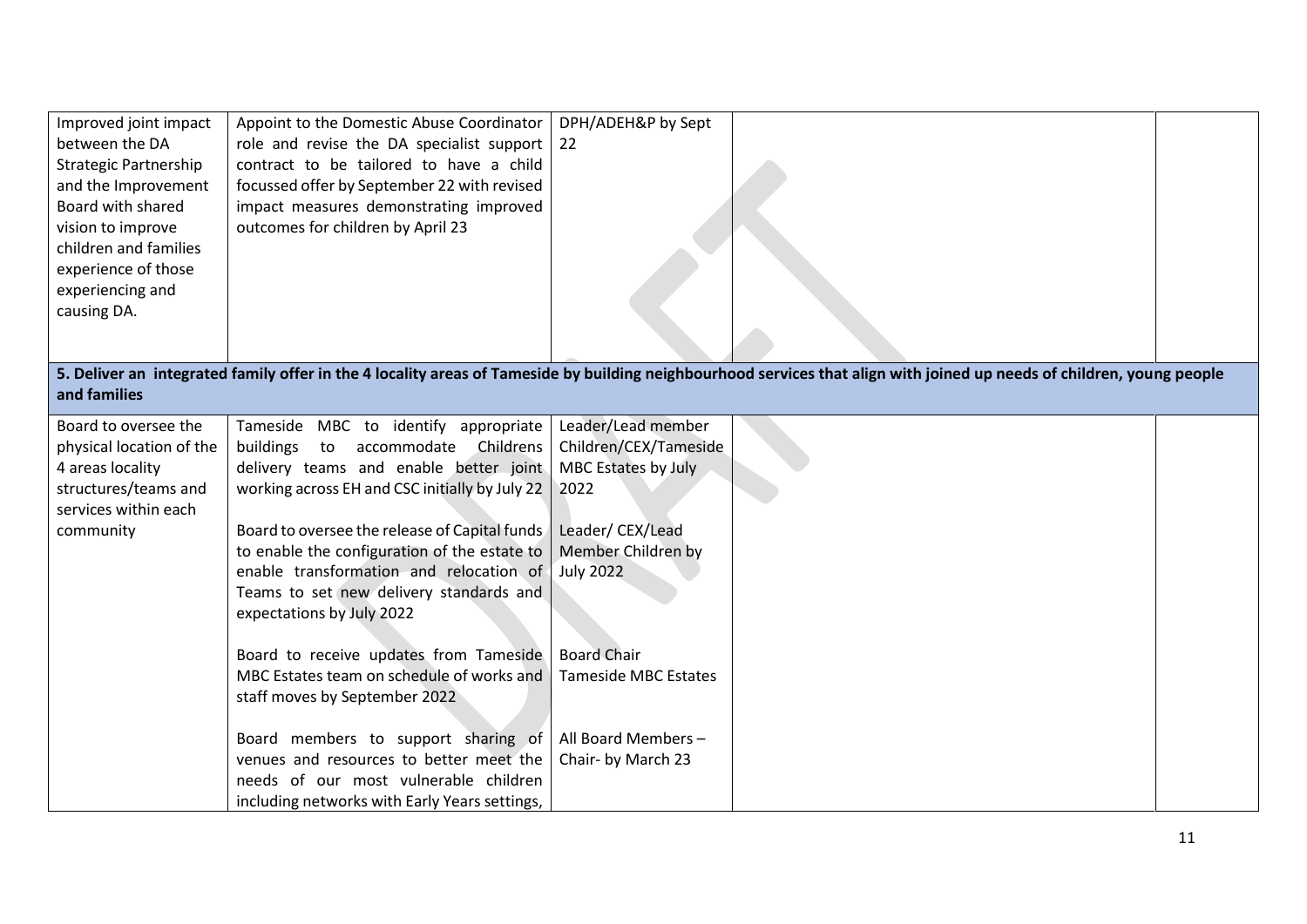|                                              | schools and post 16 provision to build our<br>Family Hub offer. To be held to account for<br>integrated delivery.<br>Refresh of the SW Team composition and<br>skill mix to enable effective and efficient<br>support directly as it is needed by children to<br>reduce any delay or unnecessary repetition<br>of needing to repeat their story to multiple<br>agencies | Tameside MBCHR,<br>ADs/All agencies by<br>December 22 |                                                                                                                                                                   |  |
|----------------------------------------------|-------------------------------------------------------------------------------------------------------------------------------------------------------------------------------------------------------------------------------------------------------------------------------------------------------------------------------------------------------------------------|-------------------------------------------------------|-------------------------------------------------------------------------------------------------------------------------------------------------------------------|--|
|                                              | DCS to be accountable for commissioning<br>workforce development sessions across<br>each area to build relationships, enhance<br>skill sharing and facilitate improved<br>processes and procedures to better meet<br>the needs of families.                                                                                                                             | DCS by<br>January 22                                  |                                                                                                                                                                   |  |
|                                              | Board to review the model for locality<br>delivery in respect of the mix of workers<br>skills and service offer to ensure that we<br>reduce the number of onward referrals for<br>our children and keep them safe with their<br>families in line with our ambitions for family<br>hubs.                                                                                 | Board Chair - All Board<br><b>Members March 2023</b>  |                                                                                                                                                                   |  |
| young adults and their wider family network. |                                                                                                                                                                                                                                                                                                                                                                         |                                                       | 6. Continue to Safely reduce the numbers of Children who we need to bring in to our care, improve the experience and outcomes of those care experienced children, |  |
| Effectiveness of the                         | Quarterly update on the number and quality                                                                                                                                                                                                                                                                                                                              | AD EH&P / AD CSC by                                   |                                                                                                                                                                   |  |
| impact of our Early                          | of agencies who hold EH Assessment and                                                                                                                                                                                                                                                                                                                                  | September 22,                                         |                                                                                                                                                                   |  |
| Help Partnership and                         | Plans that result in a direct reduction in the                                                                                                                                                                                                                                                                                                                          | December 22 and                                       |                                                                                                                                                                   |  |
| Delivery plan to be                          | CIN populations as children are de-escalated                                                                                                                                                                                                                                                                                                                            | March 23                                              |                                                                                                                                                                   |  |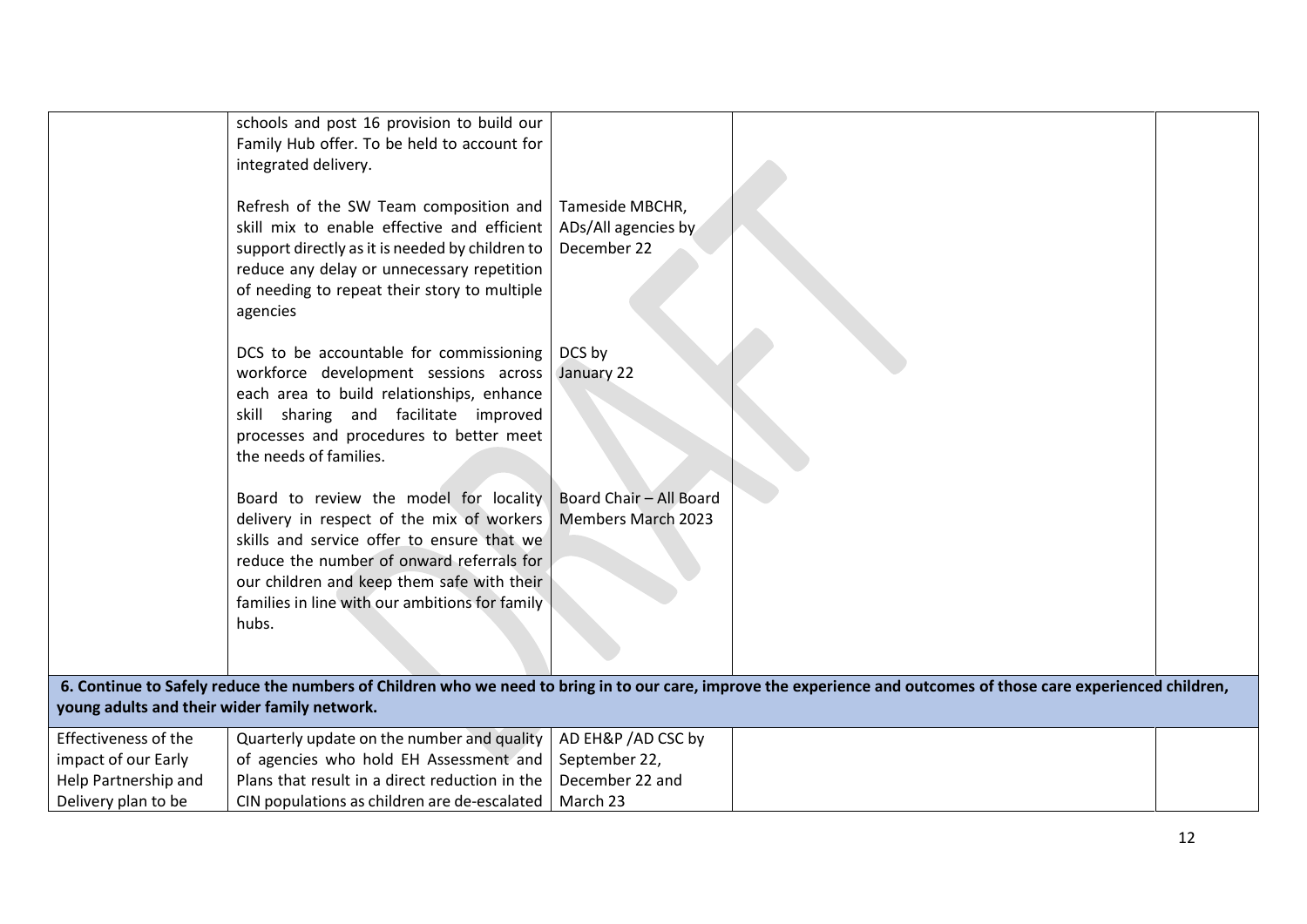| clearly understood and | safely to achieve positive outcomes to          |                          |  |
|------------------------|-------------------------------------------------|--------------------------|--|
| Board understands the  | reduce statutory intervention and bring         |                          |  |
| shift to more agencies | Tameside in line with our benchmark             |                          |  |
| supporting children    | neighbours in respect of cases per 1000         |                          |  |
| and families at early  | population report                               |                          |  |
| help level and         |                                                 |                          |  |
| intervening earlier    |                                                 |                          |  |
| Improvement Board to   | Edge of Care service structure, position and    | AD EH&P/AD CSC by        |  |
| receive assurance      | function to be brought to the board with        | September 2022           |  |
| report on the          | analysis of the effectiveness of the service to |                          |  |
| effectiveness and      | date and issues/barriers as it relates to       |                          |  |
| impact of the edge of  | delivery and impact for our Children and        |                          |  |
| care service           | Young People.                                   |                          |  |
| Board to continue to   | Partners to support the promotion of Foster     | All Board Members/AD     |  |
| monitor the options of | Carers recruitment campaign and measure         | CSC Sept 22              |  |
| high quality care      | the success on a quarterly basis by seeing an   |                          |  |
| placements to ensure   | increase in the number of initial enquires,     |                          |  |
| children and young     | our response timeliness and carers              |                          |  |
| adults are safe, loved | successfully progressing to full assessment     |                          |  |
| and supported to       | process.                                        |                          |  |
| achieve their          |                                                 |                          |  |
| maximum potential      |                                                 |                          |  |
| Board can evidence     | Corporate Parenting Committee Chair and         | <b>Lead Member</b>       |  |
| action and             | AD CSC to present a quarterly issues and        | Children/AD CSC          |  |
| responsibility to      | actions required to be addressed for            | August 22                |  |
| unblock practical      | children in our care that cannot be resolved    |                          |  |
| resource issues that   | by the Corporate Parenting committee at         |                          |  |
| cannot be resolved by  | every other Board meeting                       |                          |  |
| the corporate          |                                                 |                          |  |
| parenting committee    | Escalation of major barriers across agencies    | <b>Improvement Board</b> |  |
|                        | to be clearly actioned and resolved with very   | Chair on a monthly       |  |
|                        | clear actions followed up and tracked by the    | basis                    |  |
|                        | board chair                                     |                          |  |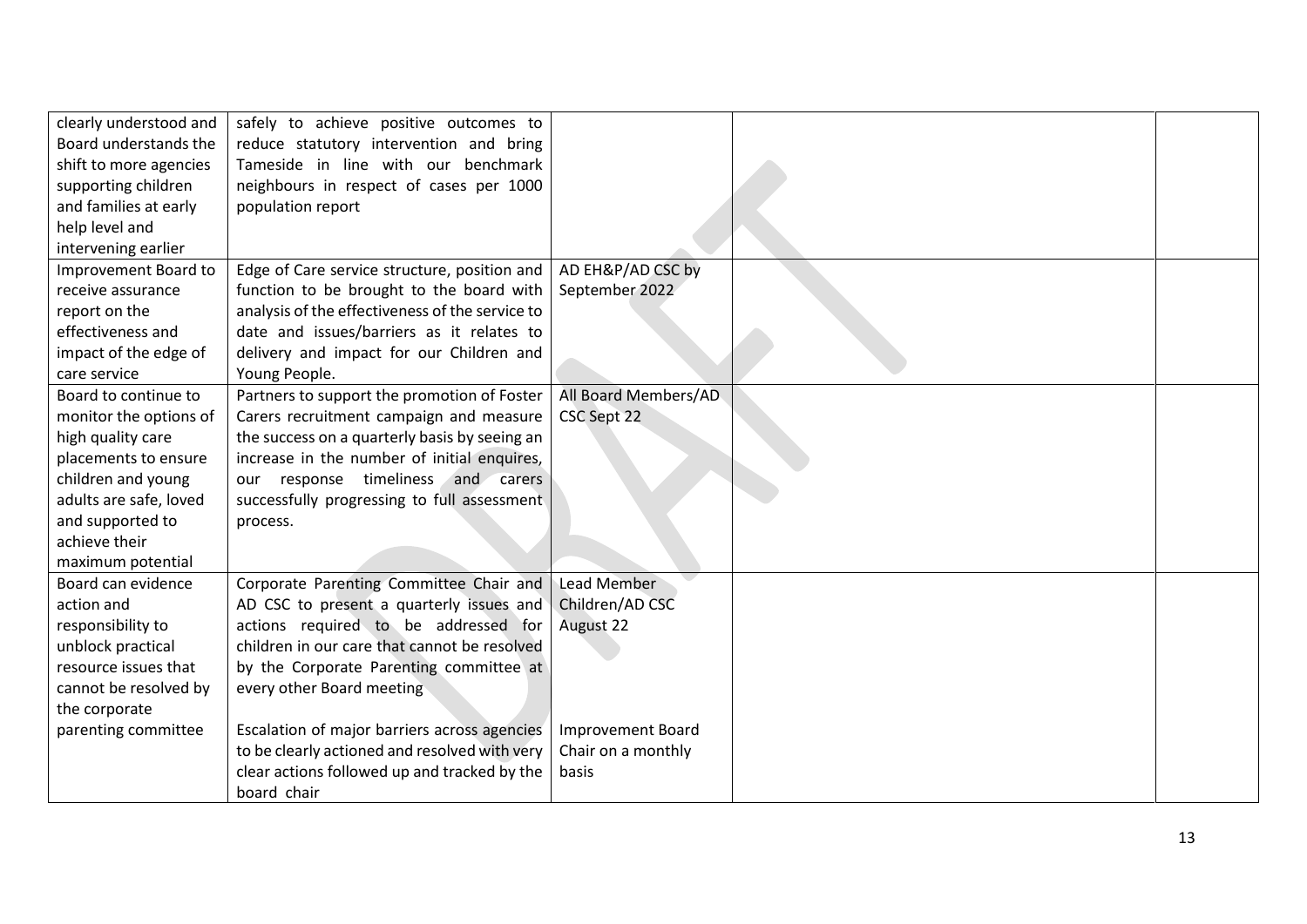|                                                                                                                          | shared<br><b>Board</b><br>members<br>take<br>to<br>responsibility and accountability (including<br>shared costs) for complex and hard to place<br>children particularly those with difficult<br>challenging high risk behaviours including<br>potential dual diagnosis.                              | Improvement Board,<br>Lead Member for<br>Children, DCS by<br>December 22                  |  |
|--------------------------------------------------------------------------------------------------------------------------|------------------------------------------------------------------------------------------------------------------------------------------------------------------------------------------------------------------------------------------------------------------------------------------------------|-------------------------------------------------------------------------------------------|--|
|                                                                                                                          | Improvement Board to review the<br>recommendations from DFE Mark Riddell<br>review in respect of our Care Leavers and<br>support the work of Corporate Parenting<br>Board, structure, agency, Councillors and<br>Business Champions and be responsible for<br>an improved local offer by December 22 | <b>Improvement Board</b><br>Chair, DCS, AD CSC,<br>Lead Member Children<br>by December 22 |  |
| Board to demonstrate<br>grip and control s of<br>the safety and<br>effectiveness of our in<br>house residential<br>homes | Receive an assurance report on the in-house<br>offer, capacity and regulatory status of our<br>in house provision by July 22 to ensure that<br>they are operating safely with any<br>outstanding registration factors to be<br>addressed                                                             | AD CSC July 22                                                                            |  |
|                                                                                                                          | Children placed in our internal homes report<br>that they feel safe, that they have positive,<br>trusting relationships with residential staff<br>and know their SW and their care plan well.                                                                                                        | AD CSC July<br>22/Participation Lead                                                      |  |
|                                                                                                                          | Assessment of workforce needs to be clearly<br>articulated and fed in to improvement<br>action plans for each home included within<br>assurance report for Board by July 22 then<br>updates by exception at monthly meetings                                                                         | HoS QA & safeguarding<br>July 22                                                          |  |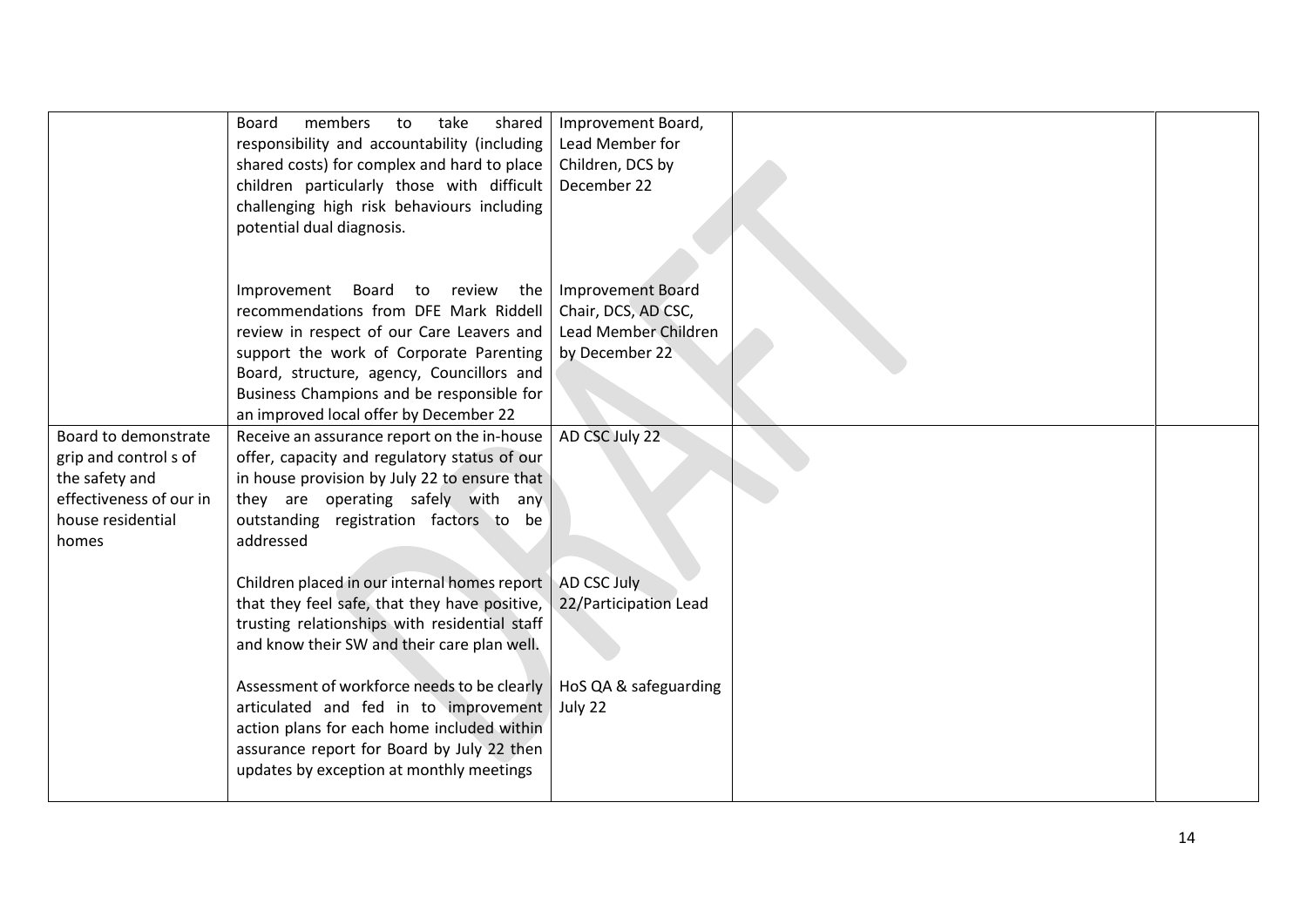| <b>Corporate Parenting</b> | Quarterly reports to demonstrate improved                                                                                                                               | TMBC CEX, Registered        |                                                                                                                                                       |  |
|----------------------------|-------------------------------------------------------------------------------------------------------------------------------------------------------------------------|-----------------------------|-------------------------------------------------------------------------------------------------------------------------------------------------------|--|
| Board to provide           | assurance around sufficiency and choice of                                                                                                                              | provider reps Sep 22        |                                                                                                                                                       |  |
| quarterly updates on       | accommodation for care leavers including                                                                                                                                |                             |                                                                                                                                                       |  |
| progress on key            | quality, location near to home and high                                                                                                                                 |                             |                                                                                                                                                       |  |
| actions as it relates to   | standard of maintenance and repairs                                                                                                                                     |                             |                                                                                                                                                       |  |
| the CP Action plan         | completed. First report by Sept 22                                                                                                                                      |                             |                                                                                                                                                       |  |
|                            | Assurance around earlier transition planning<br>for reaching adulthood across the SW cared<br>for, CIN teams and adult services for those<br>children when appropriate. | AD CSC/AD Adult<br>Services |                                                                                                                                                       |  |
|                            | evidence<br><b>Board</b><br>maximising<br>can                                                                                                                           |                             |                                                                                                                                                       |  |
|                            | opportunities for care leavers career choices                                                                                                                           |                             |                                                                                                                                                       |  |
|                            | at an early stage and utilising resources                                                                                                                               |                             |                                                                                                                                                       |  |
|                            | across all agencies represented at the board                                                                                                                            |                             |                                                                                                                                                       |  |
|                            | measured by a reduced NEET rate for 17-25                                                                                                                               |                             |                                                                                                                                                       |  |
|                            | year olds by 20% from 55% to 35% by March                                                                                                                               |                             |                                                                                                                                                       |  |
|                            | 23                                                                                                                                                                      |                             |                                                                                                                                                       |  |
|                            |                                                                                                                                                                         |                             | 8. Assure that Social Work and Early Help Practice is consistently high quality, responds directly to the voice of the child and /or young person and |  |
|                            | demonstrates positive impact and change to children's lives                                                                                                             |                             |                                                                                                                                                       |  |
| Board assured of the       | Update on recruitment of SoS Training                                                                                                                                   | AD CSC/AD EH&P July         |                                                                                                                                                       |  |
| implementation of          | Team and planned programme of multi-                                                                                                                                    | 22                          |                                                                                                                                                       |  |
| Signs of Safety practice   | agency delivery plan reported                                                                                                                                           |                             |                                                                                                                                                       |  |
| model                      |                                                                                                                                                                         |                             |                                                                                                                                                       |  |
|                            | Independent assurance report                                                                                                                                            | DCS / AD CSC/HoS QA         |                                                                                                                                                       |  |
|                            | commissioned and reviewed by the Board<br>and validated externally in respect of the                                                                                    | by January 23               |                                                                                                                                                       |  |
|                            | effectiveness of the Signs of Safety Practice                                                                                                                           |                             |                                                                                                                                                       |  |
|                            | model by January 23                                                                                                                                                     |                             |                                                                                                                                                       |  |
|                            |                                                                                                                                                                         |                             |                                                                                                                                                       |  |
|                            | Voice of the Child clearly evident in all plans                                                                                                                         |                             |                                                                                                                                                       |  |
|                            | with external assurance providing examples                                                                                                                              |                             |                                                                                                                                                       |  |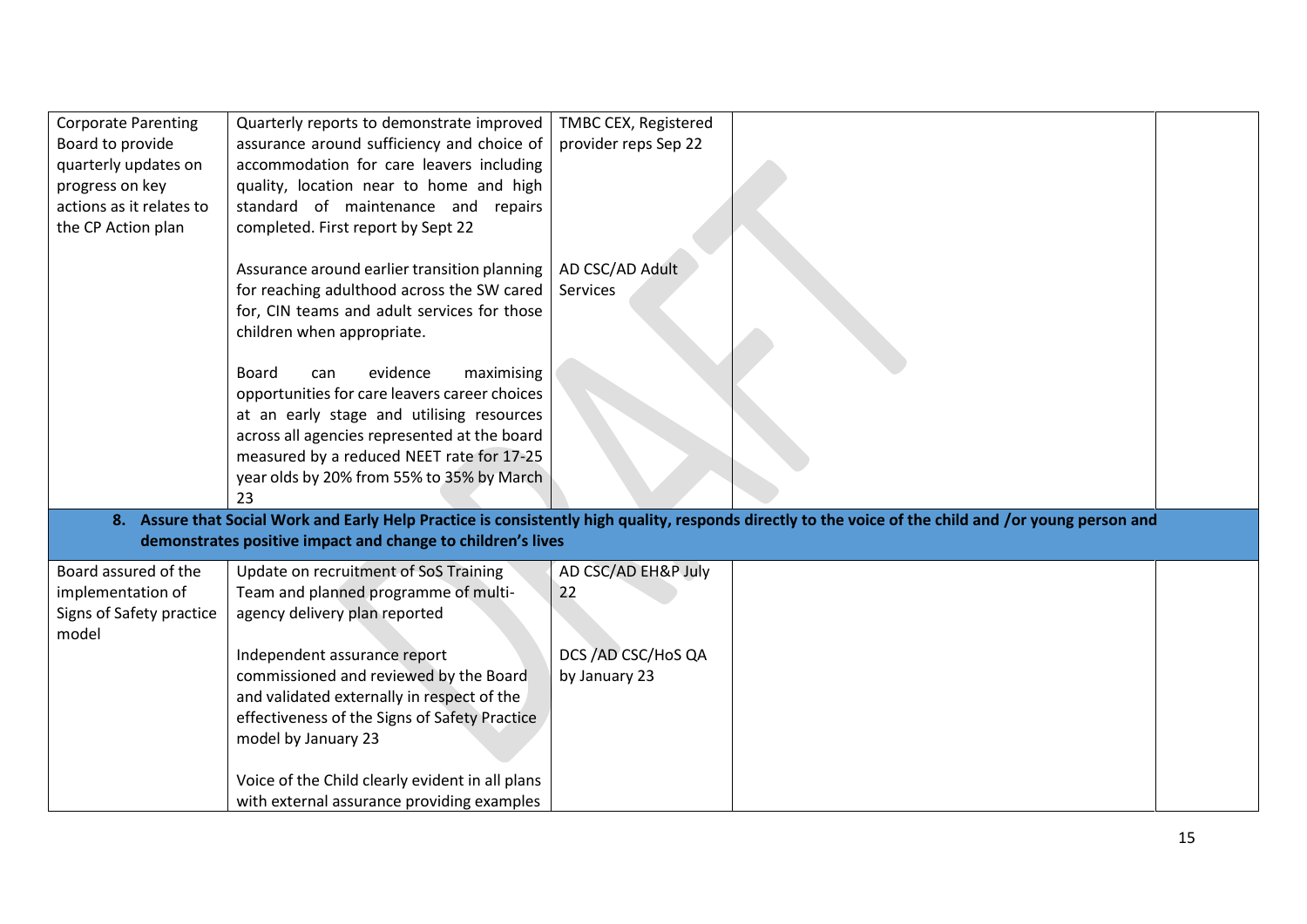|                               | of excellent practice that has directly         | DCS / AD CSC/HoS QA            |  |
|-------------------------------|-------------------------------------------------|--------------------------------|--|
|                               | impacted to improve children's lived            | by July 22 and                 |  |
|                               | experience in case examples shared by July      | reviewed by January 23         |  |
|                               | 22 and ongoing                                  |                                |  |
|                               |                                                 |                                |  |
|                               |                                                 |                                |  |
| <b>Revised Quality</b>        | Quality of outcomes record an                   | DCS /AD CSC/HoS QA             |  |
| <b>Assurance and Practice</b> | improvement experienced through Practice        | and all Board members          |  |
| week Improvements             | week with majority of Board Members and         | by Sept 22                     |  |
| experienced and               | Senior Leaders directly engaging and            |                                |  |
| visible in case studies       | reporting the experience of children            |                                |  |
| and through external          | supported by front line workers. All Board      |                                |  |
| validation of practice        | members to feed in to Practice week report      |                                |  |
| and moderation                | by September 22                                 |                                |  |
| reports                       |                                                 |                                |  |
|                               | <b>External moderation of Quality Assurance</b> | AD CSC/HoS QA by               |  |
|                               | via audit moderation delivers confidence to     | October 22                     |  |
|                               | Board that the quality of plans are             |                                |  |
|                               | consistently improving                          |                                |  |
| <b>Improvement Board</b>      | DSCO role appointed and is embedded             | <b>AD Education &amp; Send</b> |  |
| receive assurance of          | within the Safeguarding and Quality             | by Sep 22                      |  |
| the improvements in           | Assurance Service by Sept 22.                   |                                |  |
| terms of integration          |                                                 |                                |  |
| between SEND support          | Feedback from staff survey demonstrates         |                                |  |
| and EH/CSC plans and          | improved confidence and knowledge of            |                                |  |
| assessments through           | staff recording SEND needs within               |                                |  |
| the QA role of the new        | assessments and plans                           |                                |  |
| DSCO role                     |                                                 |                                |  |
|                               | Reported improvements in respect of             |                                |  |
|                               | children and families experience of service     |                                |  |
|                               | support when a child has additional needs       |                                |  |
|                               | or disabilities measured by complaints and      |                                |  |